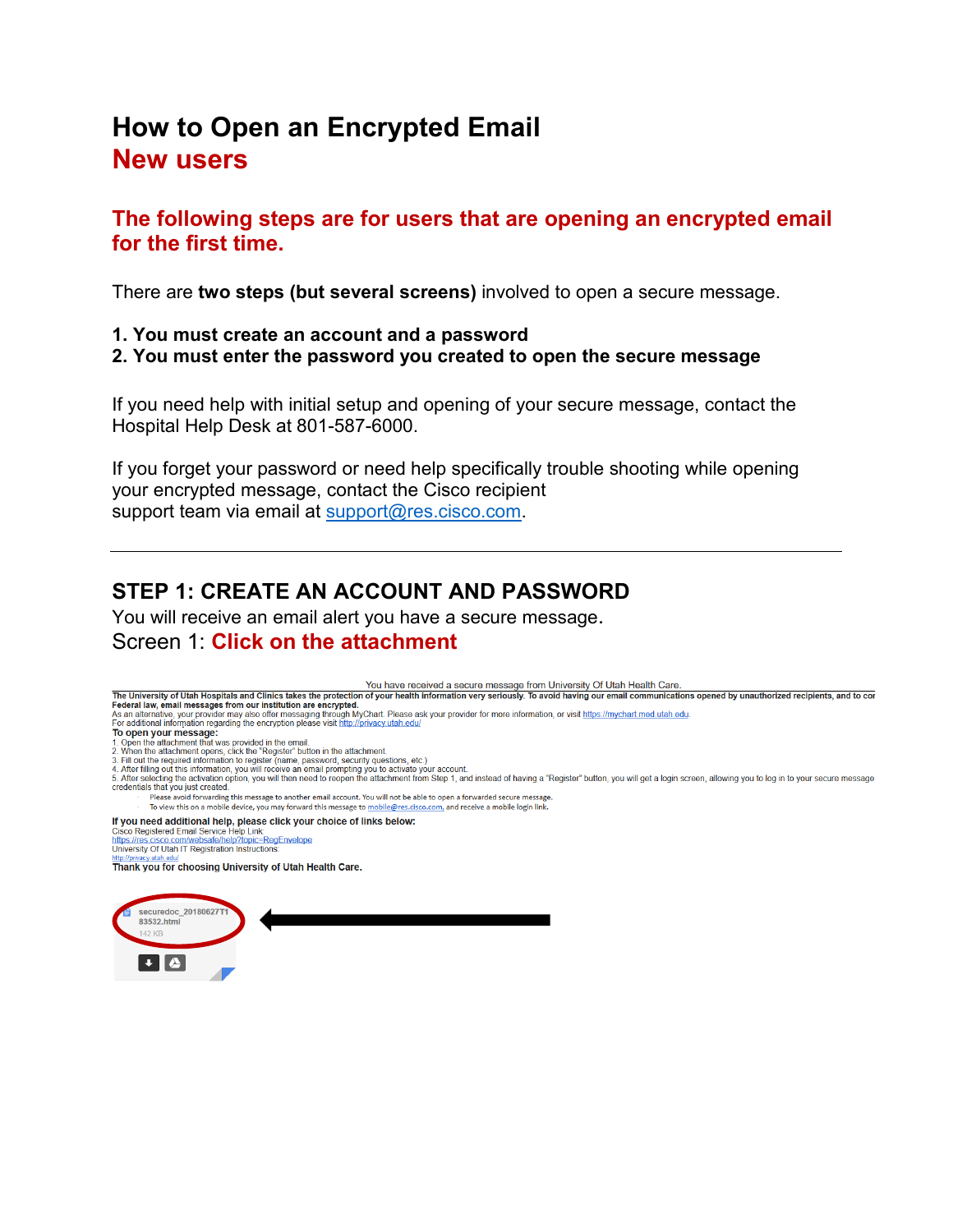#### **Screen 2: Click Open**



#### **Screen 3: Click Register**

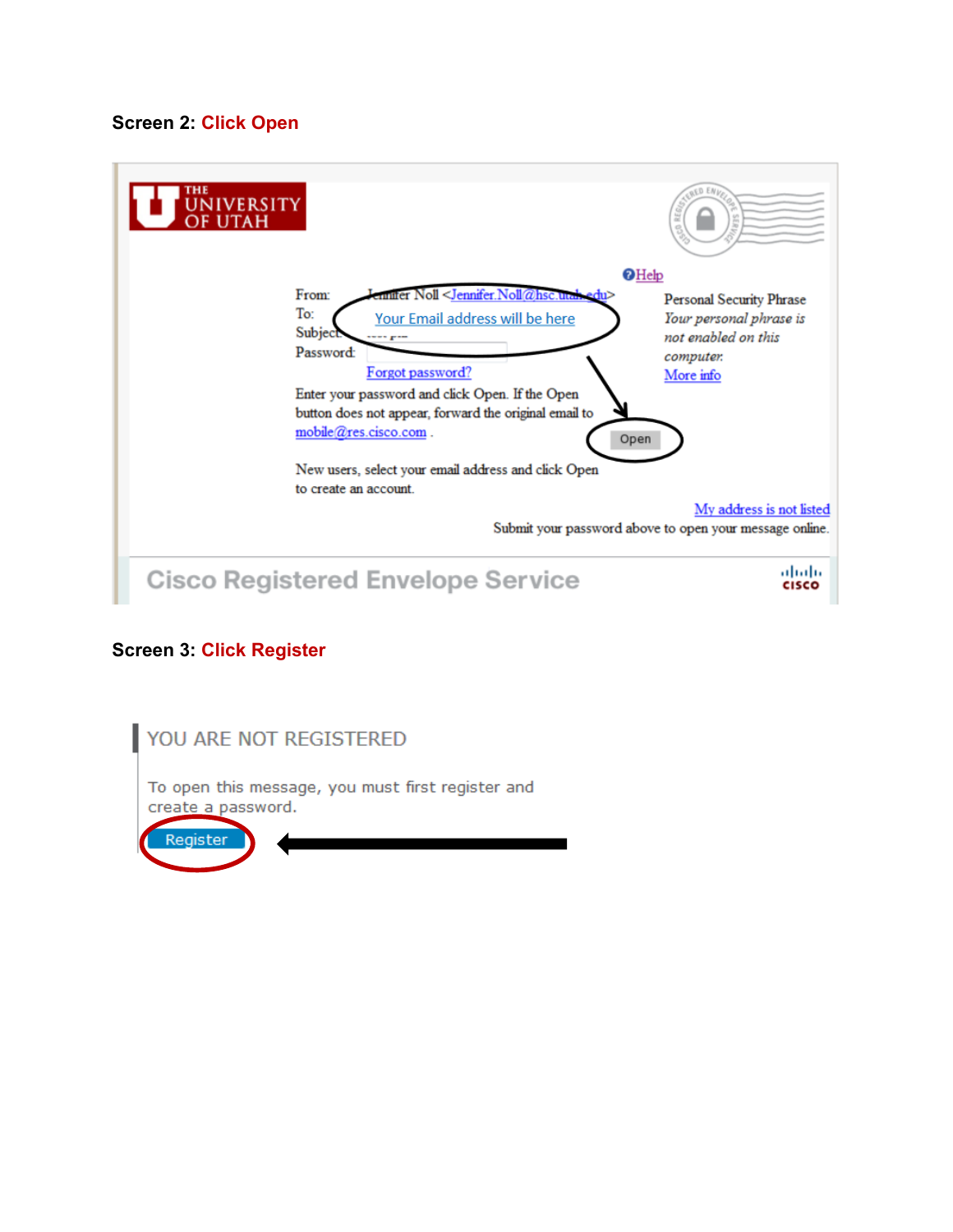# **Screen 4: New User Registration (Note: All fields are required) Enter information into all fields and click continue**

| <b>NEW USER REGISTRATION</b>      |                     |                                                                                       |
|-----------------------------------|---------------------|---------------------------------------------------------------------------------------|
|                                   |                     | $* =$ required field                                                                  |
| <b>Enter Personal Information</b> |                     |                                                                                       |
| Email Address                     | ralph@monstully.com |                                                                                       |
| First Name*                       | First Name          |                                                                                       |
| Last Name*                        | Last Name           |                                                                                       |
| <b>Create a Password</b>          |                     |                                                                                       |
| Password*                         | Password            | Enter a minimum of 8 characters or numbers.                                           |
| Confirm Password*                 | Confirm Password    | Passwords are case-sensitive. Your password<br>must contain both letters and numbers. |
|                                   | Continue            |                                                                                       |

## **Screen 5: New User Registration (continued)**

### **Complete all fields and click register**

| <b>NEW USER REGISTRATION</b>                         |                                                               |
|------------------------------------------------------|---------------------------------------------------------------|
|                                                      | $* =$ required field                                          |
| Personal Security Phrase @                           |                                                               |
| <b>Personal Security</b><br>Phrase*                  | Personal Security Phrase                                      |
|                                                      | Enable my Personal Security Phrase.                           |
| Select 3 Security Questions                          |                                                               |
|                                                      | Show                                                          |
|                                                      |                                                               |
| Ouestion 1*                                          | Select a question or enter your own question<br>$\small \vee$ |
| Answer 1*                                            | Your own security question<br>Answer 1                        |
| Confirm Answer 1*                                    | Confirm Answer 1                                              |
| Ouestion 2*                                          | Select a question or enter your own question<br>$\vee$        |
|                                                      | Your own security question                                    |
| Answer 2*                                            | Answer 2                                                      |
| Confirm Answer 2*                                    | Confirm Answer 2                                              |
| Ouestion 3*                                          | Select a question or enter your own question<br>$\checkmark$  |
|                                                      | Your own security question                                    |
| Answer 3*                                            | Answer 3                                                      |
| Confirm Answer 3*                                    | Confirm Answer 3                                              |
|                                                      | <b>Back</b><br>Register                                       |
| By registering, you agree to CRES's Terms of Service |                                                               |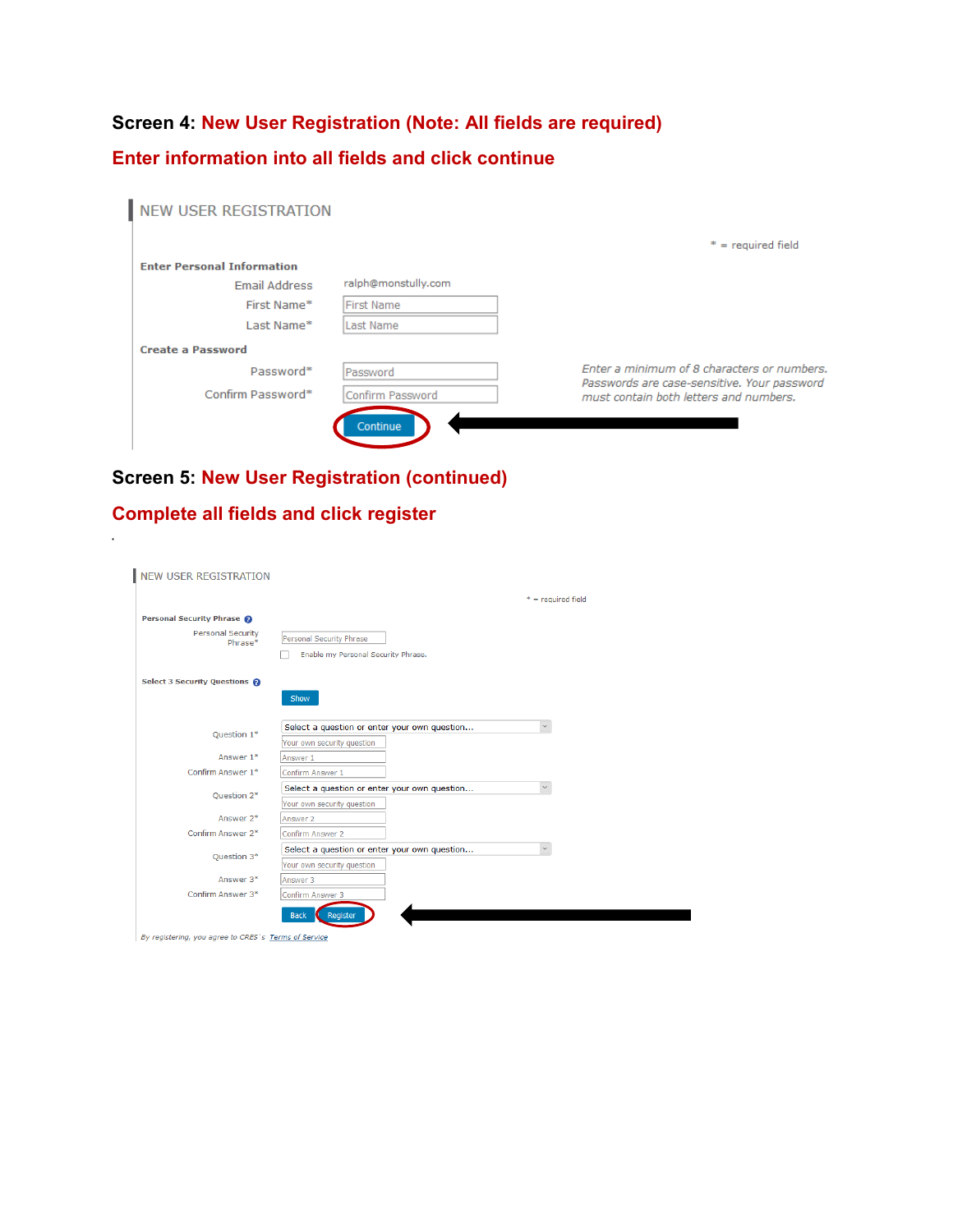#### **Screen 6: Final Step**

#### FINAL STEP: ACCOUNT ACTIVATION

Your Cisco Registered Envelope Service account was successfully created.

Instructions to activate your account have been emailed to ralph@monstully.com.

Please check your inbox. If you do not see an account activation email, check your junk email folder.

#### **Screen 7: Open email "CRES Do Not Reply" in your inbox**

#### **Click link to activate account**

| <b>Activation</b>                                                                                                                                               |  |  |
|-----------------------------------------------------------------------------------------------------------------------------------------------------------------|--|--|
|                                                                                                                                                                 |  |  |
|                                                                                                                                                                 |  |  |
| Thank you for registering with Cisco Registered Envelope Service.                                                                                               |  |  |
| Click here to activate this account.                                                                                                                            |  |  |
| To stop the registration process you can cancel this account.                                                                                                   |  |  |
| <b>IMPORTANT</b><br>To help keep your personal information safe, Cisco recommends that you never give your CRES password to anyone, including Cisco employees,  |  |  |
| Welcome to CRES!                                                                                                                                                |  |  |
|                                                                                                                                                                 |  |  |
| To know more about Cisco Registered Envelope Service, see https://res.cisco.com/websafe/about<br>Terms of Service: https://res.cisco.com/websafe/termsOfService |  |  |
| Privacy Policy: http://www.cisco.com/web/siteassets/legal/privacy.html                                                                                          |  |  |

#### **Screen 8: Email Address Confirmed**

#### **EMAIL ADDRESS CONFIRMED**

You have activated the account for ralph@monstully.com. Registration for this email address is now complete. To exit this page, close your browser window. After exiting this page, return to your Registered Envelope and enter your password to open it.

#### **Once you have received this confirmation screen, return to your email inbox and click on the encrypted email.**